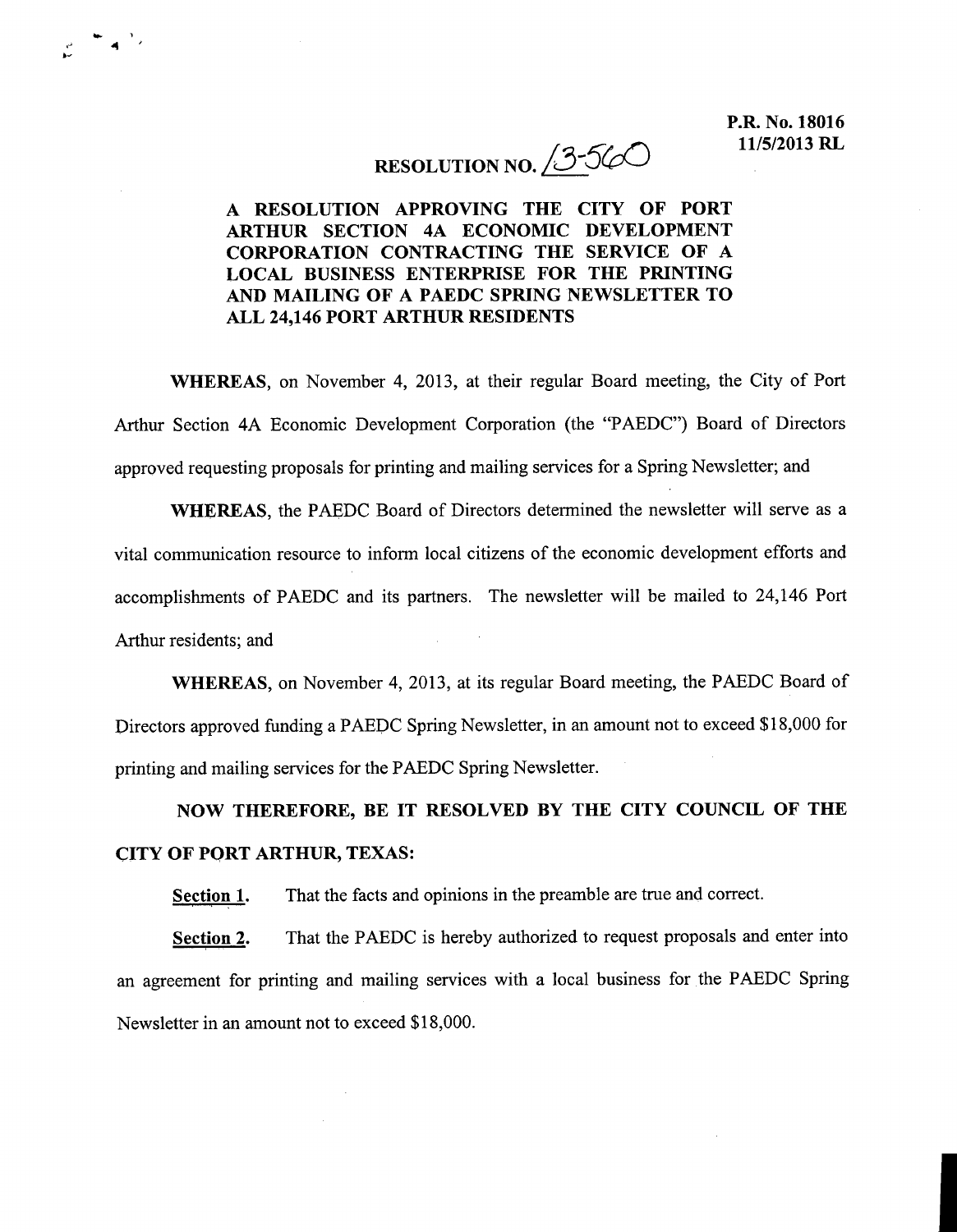Section 3. That a copy of the caption be spread upon the minutes of the City Council. **READ, ADOPTED AND APPROVED** on this  $\beta$  day of  $\omega$   $\sim$  A.D., 2013, a Meeting of the City Council of the City of Port Arthur, Texas, by the following vote AYES KEAD, ADOPTED AND APPROVED on this 6 day or the case of the City Council of the City of Port Arthur, Texas, by the<br>Mayor Prince; Mayor Ao Jem Kelleamse Councilmembers YES:<br>Mayor Prince; Phayo<br>Councilmembers Scott,<br>Fracman and NOES:

n<br>U

/Deloris "Bobbie" Prince, Mayor

**ATTEST** Sherri Bellard, City Secretary ATTEST

APPROVED I al

Floyd Batiste, PAEDC CEO

APPROVED AS TO FORM:

Guy N. Goodson, PAEDC Attorney